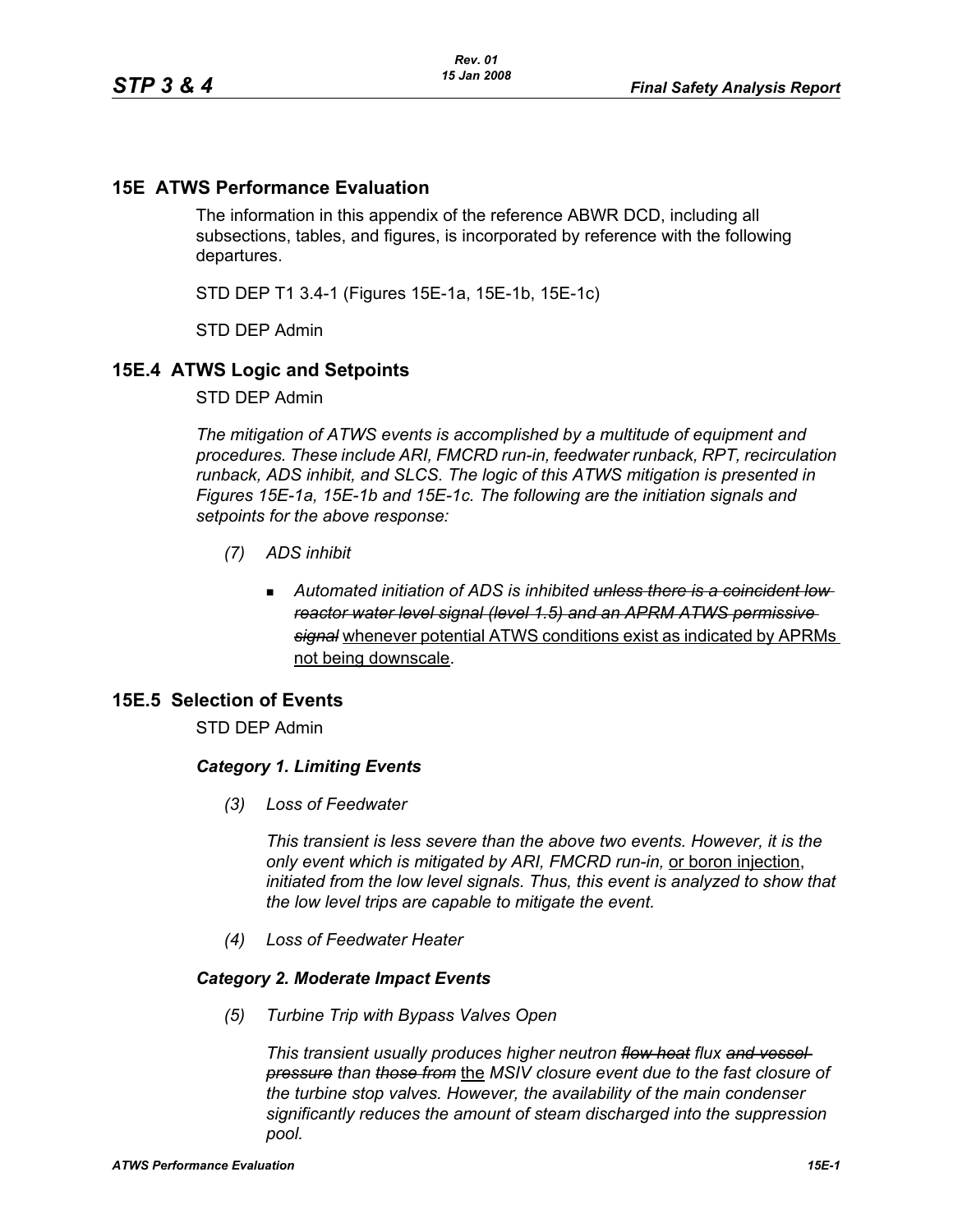

**Figure 15E-1a ATWS Mitigation Logic (ARI, FMCRD Run-In, RPT, Manual Initiation)**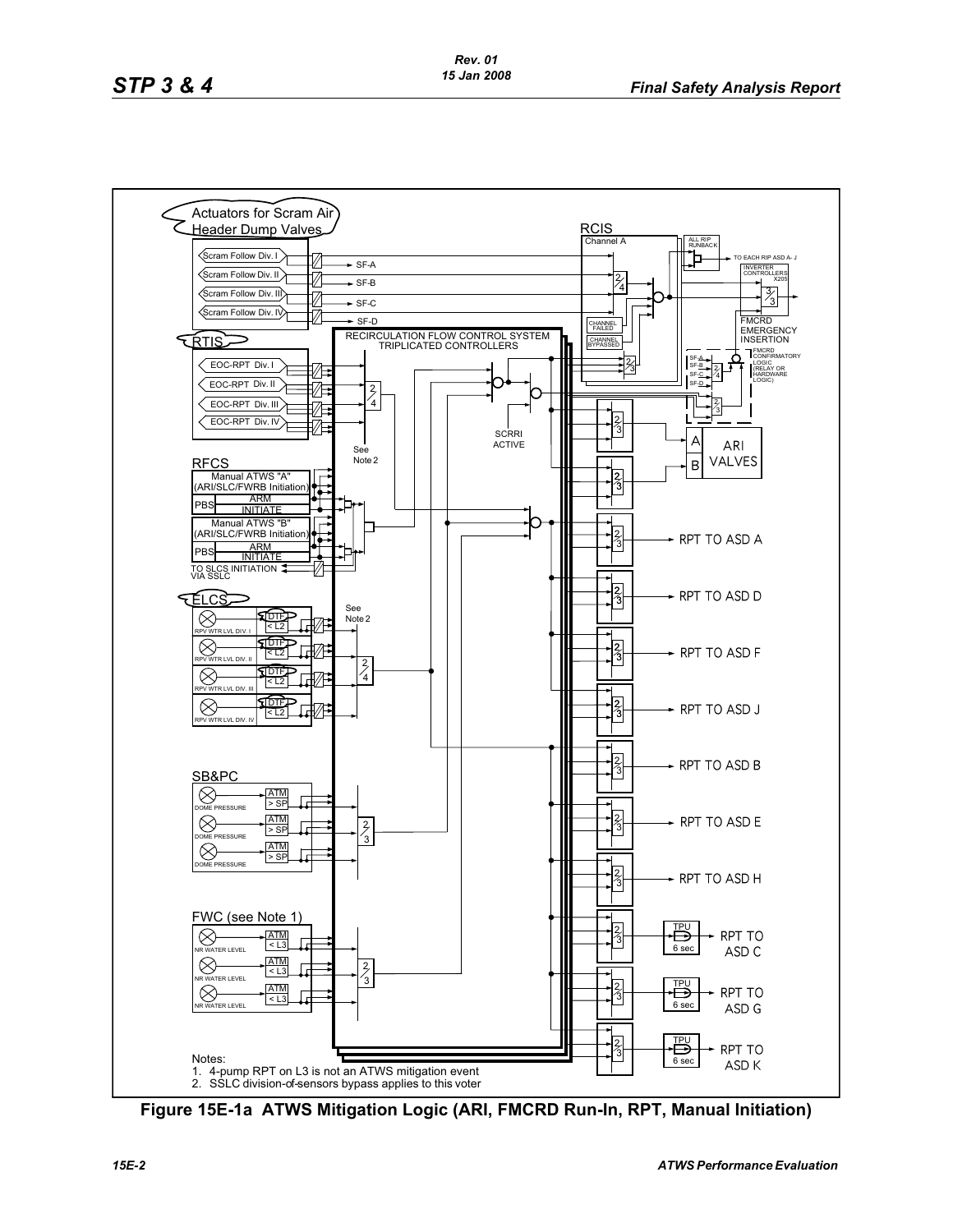

**Figure 15E-1b ATWS Mitigation Logic (SLCS Initiation, Feedwater Runback)**